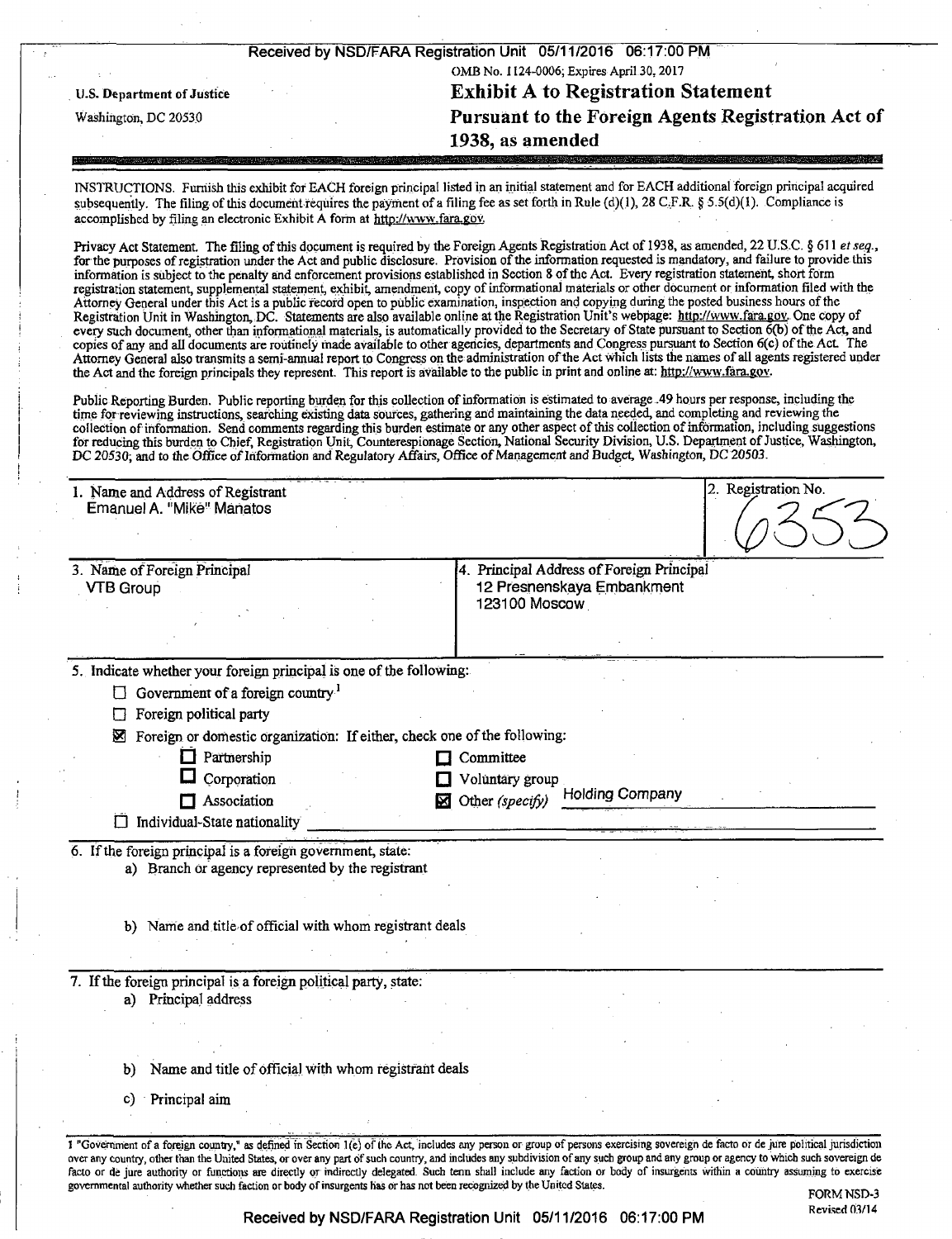## Received by NSD/FARA Registration Unit 05/11/2016 06:17:00 PM

8.. If the foreign principal is not a foreign government or a foreign political party:

a) State the nature of the business or activity of this foreign principal.

VTB Group is a global provider of financial services, comprised of over 20 credit Institutions and financial companies operating across all key areas of the financial markets.

## b) Is this foreign principal:

| Supervised by a foreign government, foreign political party, or other foreign principal         | Yes $\boxtimes$ No $\square$ |
|-------------------------------------------------------------------------------------------------|------------------------------|
| Owned by a foreign government, foreign political party, or other foreign principal              | Yes $\boxtimes$ No $\Box$    |
| Directed by a foreign government, foreign political party, or other foreign principal           | Yes $\Box$ No $\boxtimes$    |
| Controlled by a foreign government, foreign political party, or other foreign principal         | Yes $\Box$ No $\boxtimes$    |
| Financed by a foreign government, foreign political party, or other foreign principal           | Yes $\Box$ No $\boxtimes$    |
| Subsidized in part by a foreign government, foreign political party, or other foreign principal | Yes $\boxtimes$ No $\Box$    |

*9, Explain fully all items answered "Yes" in Item 8(b). (If additional space is needed, a full insert page must be used)*  The majority shareholder of the VTB Bank is the Russian Government, which owns 60.9 percent of the voting shares.

VTB received a \$2.6 billion bailout from the Russian Government in 2014/2015.

10. If the foreign principal is ah organization and is not owned or controlled by a foreign government, foreign political party or other foreign principal, state who owns and controls it.

# **EXECUTION**

In accordance with 28 U.S.C. § 1746, the undersigned swears or affirms under penalty of perjury that he/she has read the information set forth in this Exhibit A to the registration statement and that he/she is familiar with the contents thereof and that such contents are in their entirety true and accurate to the best of his/her knowledge and belief.

| Date of Exhibit A | Name and Title                                                        | Signature     |  |
|-------------------|-----------------------------------------------------------------------|---------------|--|
| S/11/16           | Emanuel A. "Mike" Manatos<br>Senior Vice President, Manatos & Manatos | $\mathcal{U}$ |  |

### Received by NSD/FARA Registration Unit 05/11/2016 06:17:00 PM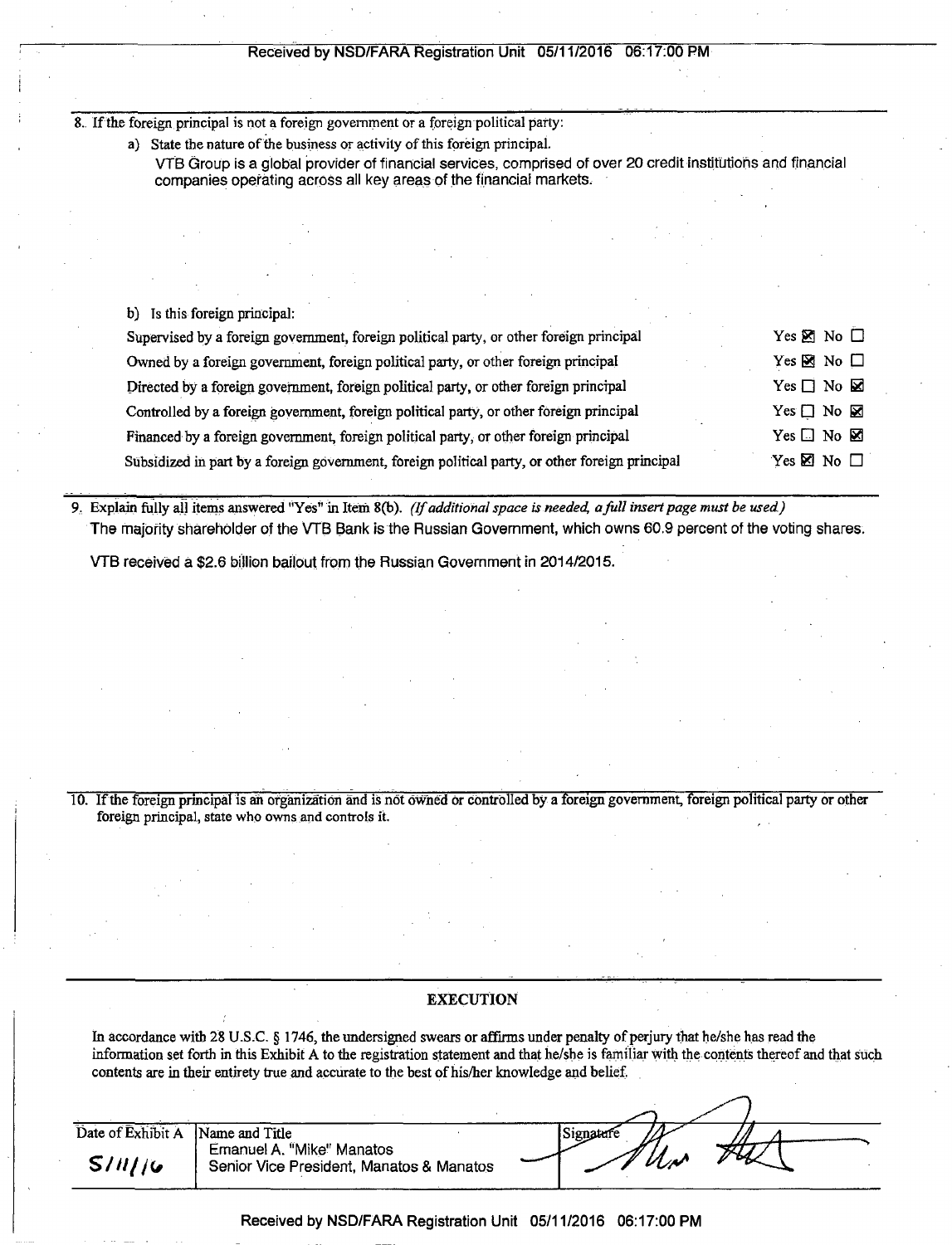| Received by NSD/FARA Registration Unit 05/11/2016 06:17:00 PM<br>OMB No. 1124-0004; Expires April 30, 2017 |                                                    |  |  |  |
|------------------------------------------------------------------------------------------------------------|----------------------------------------------------|--|--|--|
| U.S. Department of Justice                                                                                 | <b>Exhibit B to Registration Statement</b>         |  |  |  |
| Washington, DC 20530                                                                                       | Pursuant to the Foreign Agents Registration Act of |  |  |  |
|                                                                                                            | 1938, as amended                                   |  |  |  |

INSTRUCTIONS. A registrant must furnish as an Exhibit B copies of each written agreement and the terms and conditions of each oral agreement with his foreign principal, including all modifications of such agreements, or, where no contract exists, a full statement of all the circumstances by reason of which the registrant is acting as an agent of a foreign principal. Compliance is accomplished by filing an electronic Exhibit B form at http://www.fara.gov.

Privacy Act Statement. The filing of this document is required for the Foreign Agents Registration Act of 1938, as amended, 22 U.S.C. § 611 et seq., for the purposes of registration under the Act and public disclosure. Provision of the information requested is mandatory, and failure to provide the information is subject to the penalty and enforcement provisions established in Section 8 of the Act. Every registration statement, short form registration statement, supplemental statement, exhibit, amendment, copy of informational materials or other document or information filed with the - Attorney General under this Act is a public record open to public examination, inspection and copying during the posted business hours of the Registration Unit in Washington, DC. Statements are also available online at the Registration Unit's webpage: http://www.fara.gov. One copy of every such document, other than informational materials, is automatically provided to the Secretary of State pursuant to Section 6(b) of the Act, and copies of any and all documents are routinely made available to other agencies, departments and Congress pursuant to Section 6(c) of the Act. The Attorney General also transmits a semi-annual report to Congress on the administration of the Act which lists the names of all agents registered under the Act and the foreign principals they represent. This report is available to the public in print and online at: http://www.fara.gov.

Public Reporting Burden. Public reporting burden for this collection of information is estimated to average .33 hours per response, including the time for reviewing instructions, searching existing data sources, gathering and maintaining the data needed, and completing and reviewing the collection of information. Send comments regarding this burden estimate or any other aspect of this collection of information, including suggestions for reducing this burden to Chief, Registration Unit, Counterespionage Section, National Security Division, U.S. Department of Justice, Washington, DC 20530; and to the Office of Information and Regulatory Affairs, Office of Management and Budget, Washington, DC 20503.

| 1. Name of Registrant<br>Emanuel A. "Mike" Manatos | . . <b>.</b> .<br><b><i><u>ALLASS</u></i></b><br>Registration No.<br>∸. |
|----------------------------------------------------|-------------------------------------------------------------------------|
| - - -<br>$\overline{\phantom{a}}$<br>. .           |                                                                         |

3. Name of Foreign Principal VTB Group

Check Appropriate Box:

- 4.  $\boxtimes$  The agreement between the registrant and the above-named foreign principal is a formal written contract. If this box is checked, attach a copy of the contract to this exhibit.
- 5.  $\Box$  There is no formal written contract between the registrant and the foreign principal. The agreement with the above-named foreign principal.has resulted from an exchange of correspondence. If this box is checked, attach a copy of all pertinent correspondence, including a copy of any initial proposal which has been adopted by reference in such correspondence.
- 6.  $\Box$  The agreement or understanding between the registrant and the foreign principal is the result of neither a formal written contract nor an exchange of correspondence between the parties. If this box is checked, give a complete description below of the terms and conditions of the oral agreement or understanding, its duration, the fees and expenses, if any, to be received.
- 7> Describe fully the nature and method of performance of the above indicated agreement or understanding.

Provision of government strategies counsel and advice and lobbying directed toward the United States Congress and Administration on behalf of VTB Group regarding the imposition of sanctions by the US government on Russian-affiliated banks.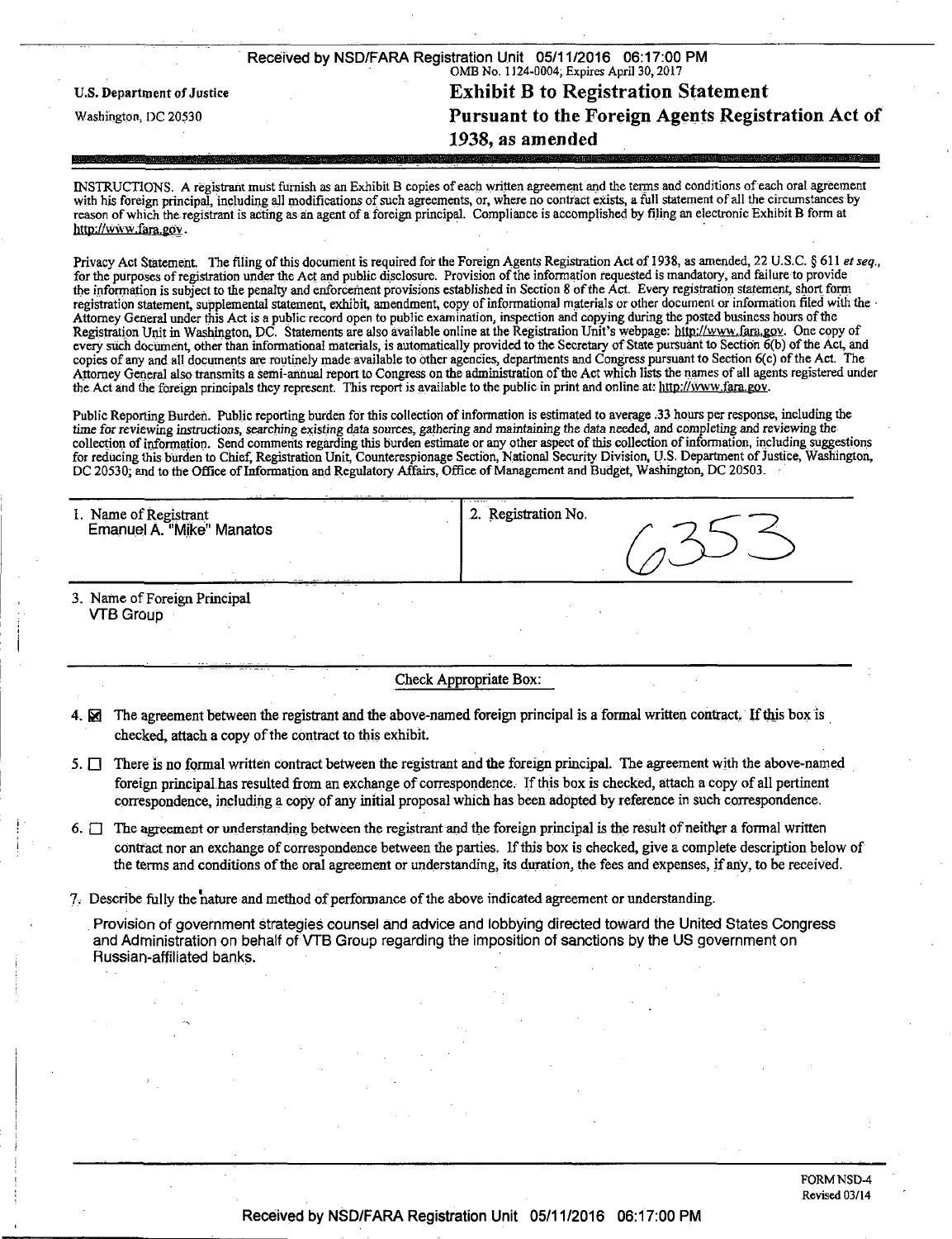### Received by NSD/FARA Registration Unit 05/11/2016 06:17:00 PM

8. Describe fully the activities the registrant engages in or proposes to engage in on behalf of the above foreign principal.

Provision of government strategies counsel and advice; lobbying Congressional and/or Executive Branch actions that affect the imposition of US sanctions on Russian-affiliated banks,

9. Will the activities on behalf of the above foreign principal include political activities as defined in Section l(o) of the Act and in the footnote below? Yes  $\boxtimes$  No  $\Box$ 

If yes, describe all such political activities indicating, among other things, the relations, interests or policies to be influenced together with the means to be employed to achieve this purpose.

Arranging meetings between VTB Group officials and US policymakers; drafting language for use in correspondence; monitoring statements and policy related to the imposition of sanctions.

# EXECUTION

In accordance with 28 U.S.C. § 1746, the undersigned swears or affirms under penalty of perjury that he/she has read the *information set forth in this Exhibit B to the registration statement and that he/she is familiar with the contents-therepf and that such* contents are in their entirety true and accurate to the best of his/her knowledge and belief.

| Date of Exhibit B | Name and Title                                                                                                                                                                            | 31gnarare |  |  |
|-------------------|-------------------------------------------------------------------------------------------------------------------------------------------------------------------------------------------|-----------|--|--|
| 5/11/16           | Emanuel A. "Mike" Manatos<br>Senior Vice President, Manatos & Manatos                                                                                                                     |           |  |  |
|                   | Pootnote: "Political activity," as defined in Section 1(o) of the Act, means any activity which the person engaging in believes will, or that the person intends to, in any way influence |           |  |  |

Pootnote: "Political activity," as defined in Section 1(o) of the Act, means any activity which the person engaging in believes will, or that the person intends to, in any way influence<br>any agency or official of the Govern party.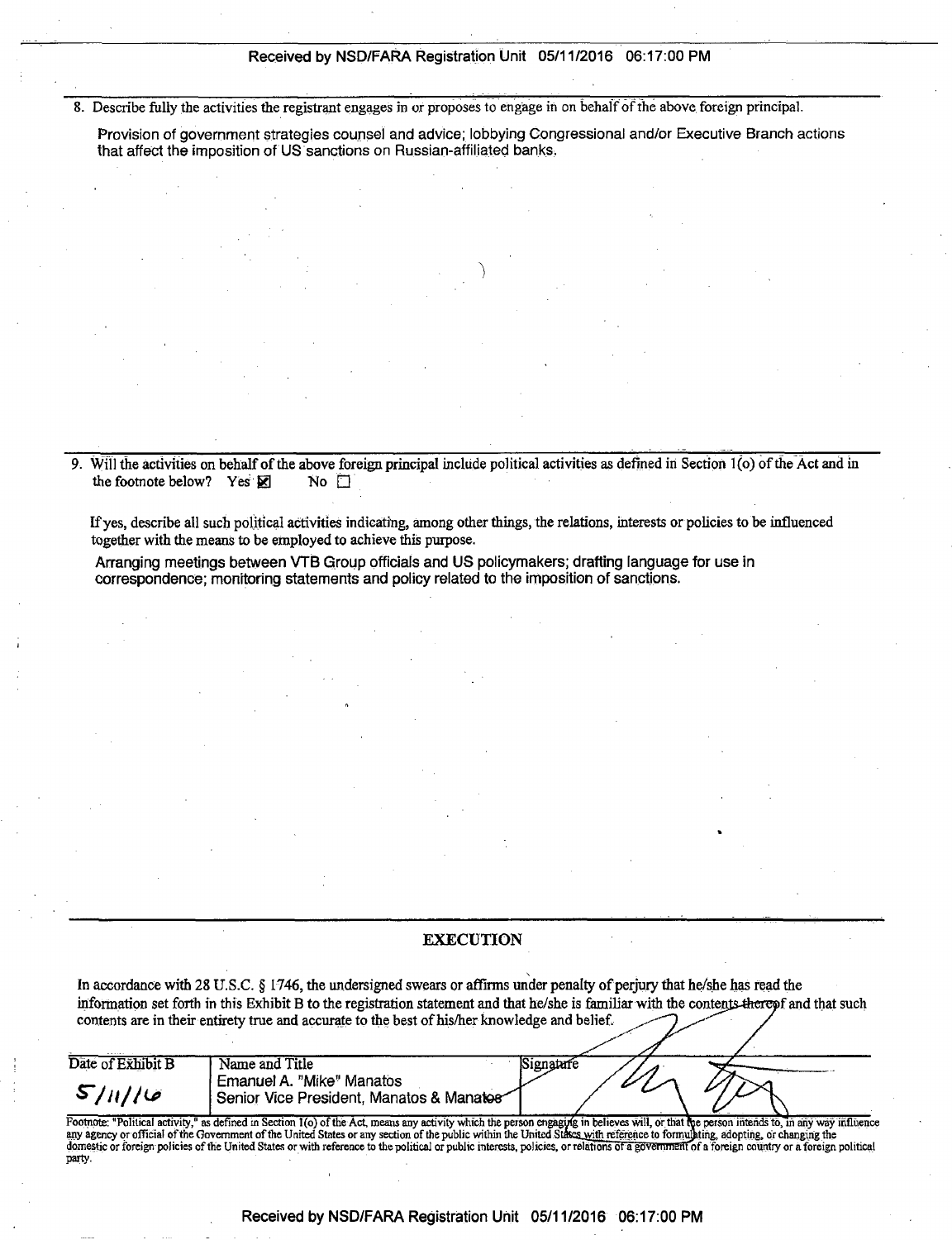#### Received by NSD/FARA Registration Unit 05/11 /2016 06:17:00 PM



**Andrew Manatos President** 

**Mike Manatos Senior Vice President** 

**Manatos & Manatos 1100 New Hampshire Avenue, NW Washington, DC 20037** 

**May 1,2016** 

## **Privileged and. Confidential**

**VTB Capital Inc 452 Fifth Avenue, 23rd Floor New York, NY 10018** 

#### **Dear Sirs:**

**Introduction. The Firm is pleased that you have asked us to serve as your counsel. This letter governs the terms of your engagement of us in those matters that you may from time to time ask us to undertake and that we agree to accept (each, a "Matter"). You and we may jointly supplement mis letter from time to time in writing. In connection with any particular Matter, you agree that we may ask you to confirm in writing a description of the Matter and the scope of our engagement relating to that Matter.** 

**If the terms of engagement and the other matters set forth in this letter are acceptable to you, please sign two copies of this letter in the space provided below, retain one copy and return the other copy to the undersigned at 1100 New Hampshire Ave. N. W. Washington, D.C. 20037. An electronic version of the signed letter may be sent to mike.manatos@manatos.com.** 

**Client: Scope of Representation. The client in each Matter will be VTB Group ("you" or**  the "Client"). VTB Capital, Inc. as a part of VTB Group will be the direct counterparty with **Manatos & Manatos under this engagement. Manatos & Manatos and, as applicable, certain**  affiliated partnerships (see below "Affiliated Manatos Partnerships") will provide advice to you **in connection with, and the scope of our engagement and duties to you shall relate solely to, each Matter (the "Representation" with respect to such Matter); provided that Manatos & Manatos shall remain primarily responsible for their services rendered to the Client and provided further that none of such Affiliated Manatos Partnerships shall have any right or claim whatsoever under this agreement.** 

**The initial Matter is the provision of government strategies counsel and advice and lobbying directed toward the United States Congress and Administration on behalf of VTB Group regarding the imposition of sanctions by the US government on Russian-affiliated banks. With respect to any Matter, you may limit or expand the scope of our Representation from time to time, but any expansion must be agreed to in writing by us. Unless otherwise agreed to by us in writing, our Representation will not involve insurance coverage issues; the Firm will not provide advice concerning notification of insurance carriers, and Will not be responsible for notifying such carriers or for follow-up communications with the carriers regarding the status of the matter.**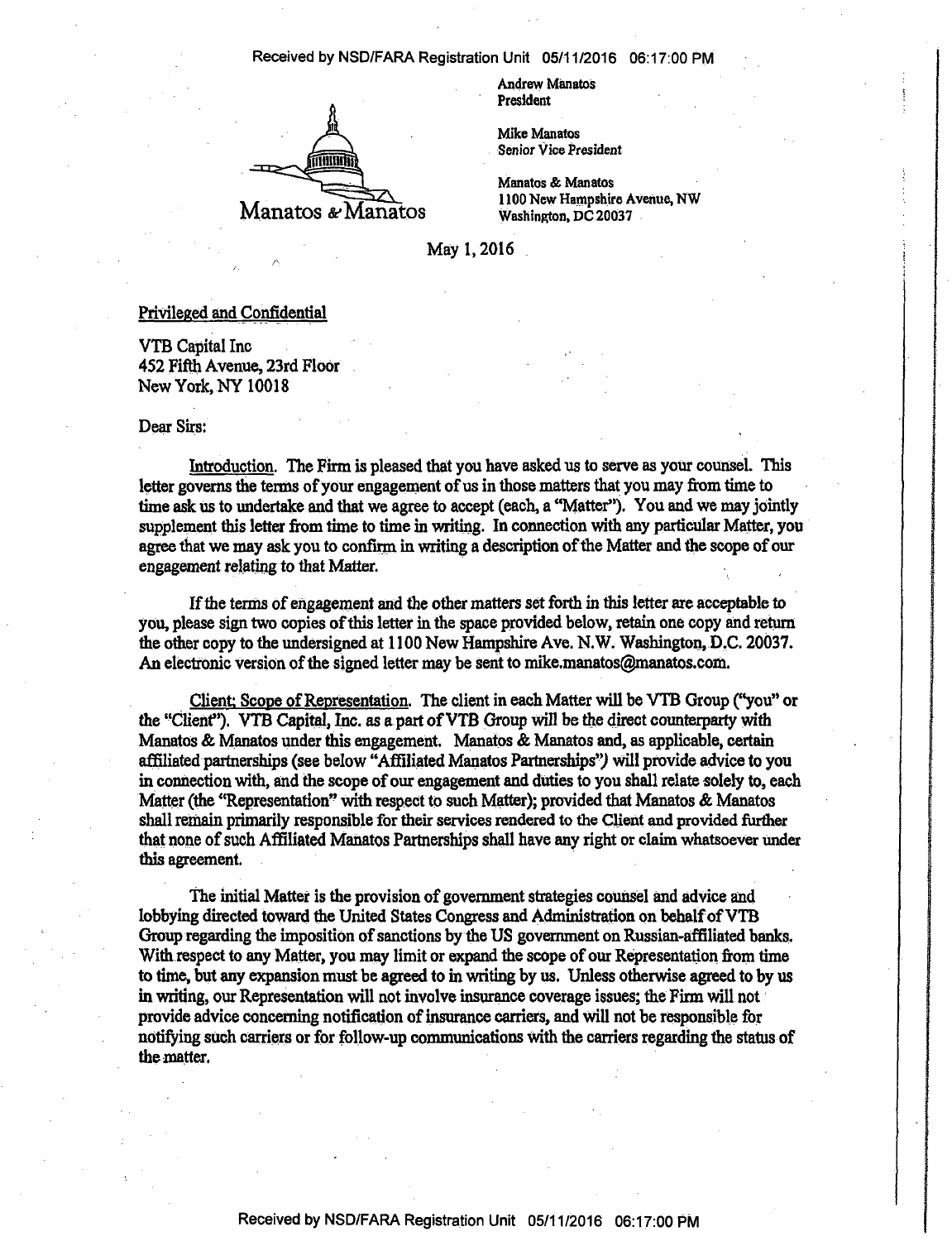

**May 1,2016 Page 2** 

**Term of Engagement: Retention, etc. of Documents. Either the Client or Manatos & Manatos may upon thirty days written notice terminate any Representation in any Matter for any reason, subject on our part to applicable rules of professional conduct. If we terminate a Representation before it is concluded, we will take such steps as are reasonably practicable to protect the Client's interests in the Matter. Following such termination, if we have retained any otherwise nonpublic information that the Client has supplied to us in connection with such Matter, we will keep such information confidential in accordance with applicable rules of professional conduct. If, upon termination, the Client wishes to have any documents relating to a Matter and then in our possession delivered to the Client, you should so advise us. As used in this letter, "documents" means documents in any format, including hard copy documents and electronic documents (including emails). We reserve the right to retain copies of any documents delivered to the Client.** 

**All of Manatos & Manatos\* work product in connection with the Representation is owned by Manatos & Manatos. Manatos & Manatos may use and permit others to use such work product in whole or in part in other projects to the extent that such use is consistent with Manatos & Manatos' confidentiality obligations to the Client. Such work product may also be used by the Client, except to the extent that Manatos & Manatos expressly states otherwise with respect to particular documents, such as signed opinion letters.** 

**Upon the Client's request at the termination of the Representation, Manatos & Manatos will provide to the Client Manatos & Manatos' file relating to the Representation, including any documents or other property that the Client provided to Manatos & Manatos in connection with the Representation, to the extent permitted by applicable law and ethical rules, the Client agrees that such file will not include Manatos & Manatos' administrative records, time and expense reports, personnel and staffing materials, credit and accounting records, internal Manatos & Manatos work product (such as drafts, notes, and internal memoranda and e-mails), and legal and factual research. Manatos & Manatos may make and retain a copy of the file provided to the Client.** 

**If Manatos & Manatos is required to respond to a subpoena or other formal request from a third party or a governmental agency for records or other information relating to the Representation, or to testify by deposition or otherwise concerning the Representation (a "Request"), Manatos & Manatos will first, to the extent permitted by applicable law, consult with the Client as to whether it is the Client's wish that Manatos & Manatos comply with the Request or resist it, to the extent that there is a basis for doing so. The Client will reimburse Manatos & Manatos for its time and expense incurred in responding to any such Request, including time and expense incurred in reviewing documents, appearing at depositions or hearings, and otherwise addressing issues raised by the Request, and search and photocopy costs.**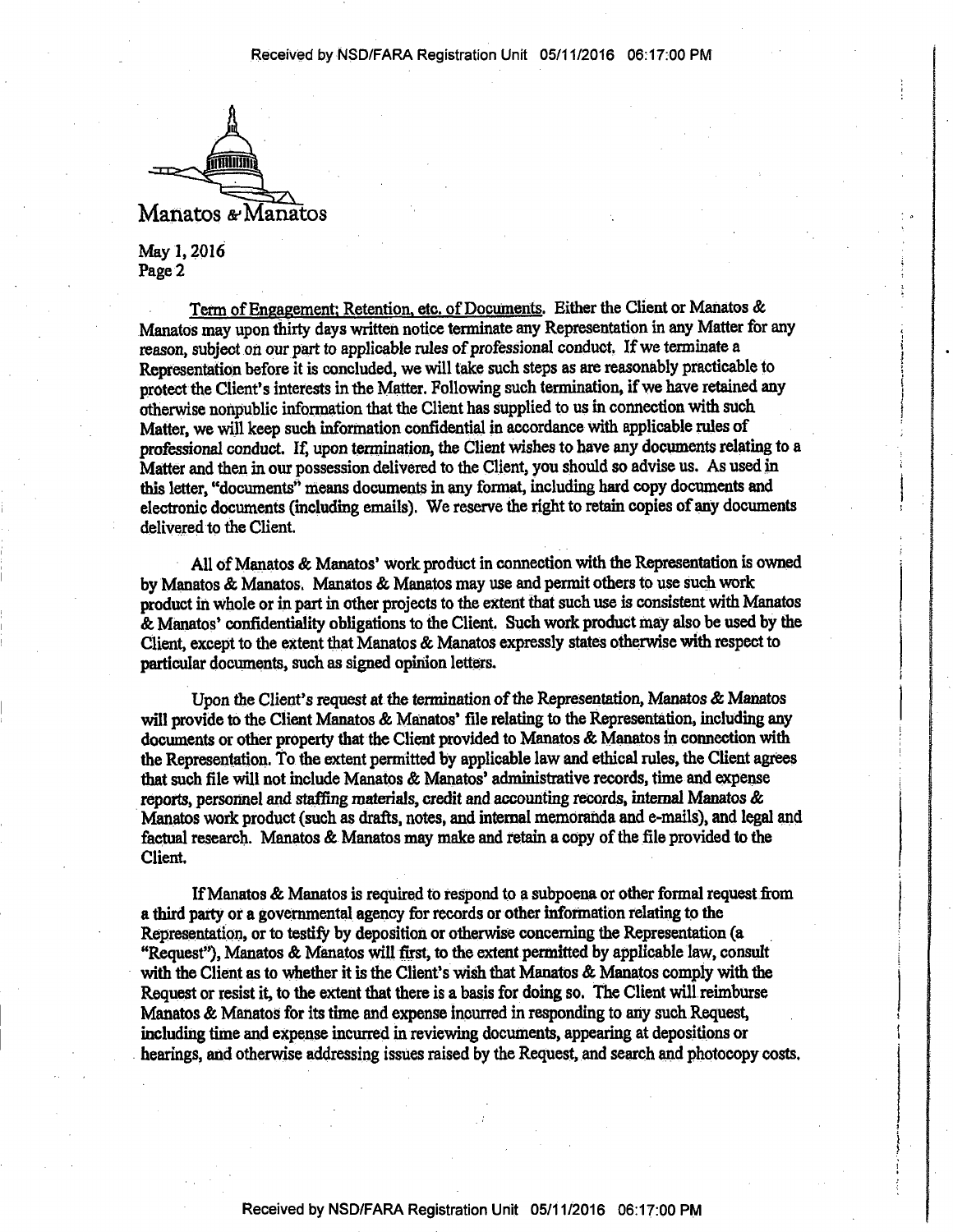

**May 1,2016 Page 3** 

We reserve the right to transfer documents to the personnel responsible for administering **our records retention program, for initial retention in accordance with our records retention procedures. For various reasons, including the minimization of unnecessary storage expenses, we also reserve the right to destroy or otherwise dispose of any documents retained by us, including documents transferred as described in the preceding sentence and documents otherwise retained by us. We may exercise the rights described in the preceding two sentences from time to time, whether or not in connection with the termination of any Representation, but our exercise of such rights will be subject to applicable rules of professional conduct and to any applicable written agreement between us and the Client. Except as otherwise described above, we have no obligation to retain or otherwise preserve any documents relating to any Matter.** 

**The Client may engage us to provide services in connection with one or more Representations. After completion of a Representation, changes may occur in applicable laws or regulations or applicable transaction documentation mat could have an impact on the Client's future rights and liabilities. Unless the Client actually engages us after the completion of a Representation to provide additional advice on issues arising from such Representation and we accept such engagement in writing, we will have no continuing obligation to advise the Client with respect to future legal developments.** 

**Fees and Expenses. Manatos & Manatos' monthly fee under this engagement is \$17,500 beginning on the date this letter is ratified. The fee for the month of May 2016 will be prorated based on the date of commencement and shall cover from the date that the first payment is received through the end of the month. We will send you a courtesy invoice inviting payment two months in advance for each month's fee. It is expressly understood that Manatos & Manatos can only provide services to the Client when and to the extent that advance payment for the services has been received by Manatos & Manatos.** 

**Security Retainer. This will acknowledge receipt of your check for \$35,000 as a security retainer ("Security Retainer") for fees and expenses to be incurred in connection with our engagement hereunder, this retainer is to be applied to payment for two months of services to be provided by Manatos & Manatos to the Client The Security Retainer will be deposited in a client trust account, and we will charge our fees and expenses against the Security Retainer and credit those charges on our bills. Any unused portion of the Security Retainer will be refunded without interest at the conclusion of our engagement. We expect that at the end of each month an additional \$17,500 will be provided by the Client and added to the Security Retainer. If for any reason we do not receive an additional \$17,500 advance payment from the Client by the end of any month, then the engagement will terminate at the end of the following month, and the Client will be under no obligation to make any further payment to us.**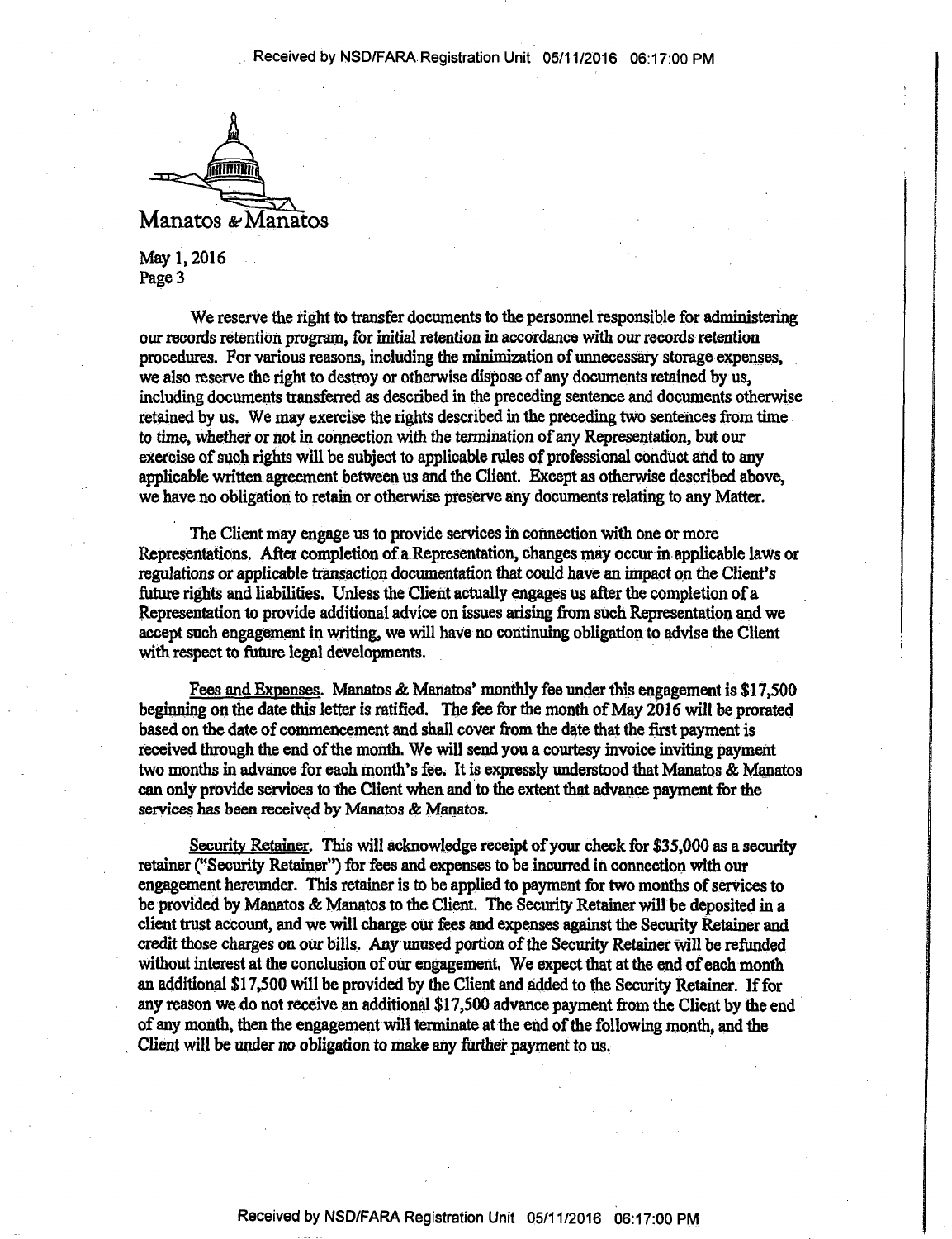

**May 1,2016 Page 4** 

**Manatos & Manatos and VTB Group will confer in me month of July of2016 to discuss appropriate adjustments to the monthly fee. Payments should be wired to:** 

**Beneficiary: Manatos & Manatos Beneficiary Bank: WashingtonFirst Bank** 

**We will include on our bills, in addition to the \$17,500 monthly fiat rate fee, charges for perforrning services such as document reproduction, messenger and overnight courier service, client approved travel, long-distance telephone, facsimile and telecopy, large document processing as well as the amounts for reimbursement of the fees and expenses of third party contractors (such as outside experts, consultants, other non-legal professionals and local cocounsel) engaged by us (upon your prior agreement) for the purposes of the services rendered hereunder that were settled by us.** 

**Conflicts. We have numerous clients, and many of those clients rely upon us for general representation. Although We hope that it never happens, it is possible that an adverse relationship (including litigation) may develop in the future between you and one or more of our other current or future clients (collectively, the "Other Clients"). We shall notify you of any such conflict of interest within 5 (five) business days from the date on which we became aware of that conflict, to the extent that we are permitted to do so by applicable professional responsibility rules. If we are not representing you in that matter, and the matter in Which you and an Identified Client or an Other Client have adverse interests is not related to our representation of you in a Matter as described in this agreement, you agree that we may represent such an Identified Client or Other Client, you waive any conflicts of interest arising from such representation, and you agree you will not seek to disqualify or otherwise seek to prevent us from representing such Identified Client or Other Client provided always that you shall be entitled to suspend a Representation on any Matter until the conflict of interest is resolved or to terminate this agreement in accordance with the procedure set forth above, in each case by a notice in writing to Manatos & Manatos. You acknowledge that you have had an opportunity to consult with other counsel (in-house or otherwise) prior to agreeing to this waiver, and have made your own decision about whether to do so.**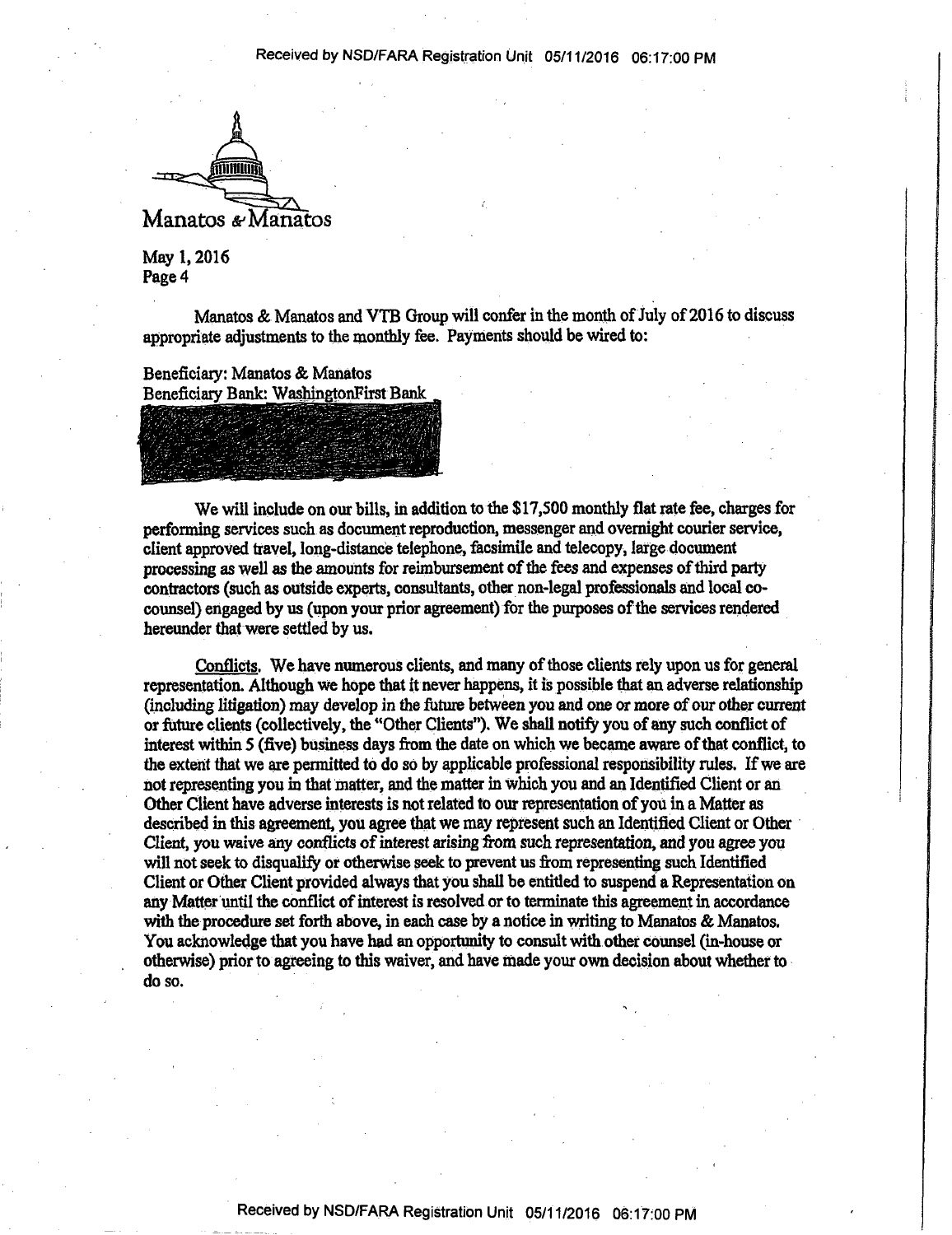

**May 1,2016 Page 5** 

**You agree that a Representation of the Client in a Matter does not give rise to an attorney-client relationship between us and any subsidiary or affiliate of the Client unless we have agreed otherwise in writing. You also agree that, during the course of our representation of the Client, we will not be given any confidential information regarding any subsidiary or affiliate**  of the Client. Accordingly, our representation of the Client in a Matter will not give rise to any **conflicts of interest if our representations of any Other Clients are adverse to any subsidiary or affiliate of the Client.** 

**Consent Regarding Privileged Manatos & Manatos Communications. When issues arise concerning Manatos & Manatos\* professional duties and rights, including under applicable professional conduct rules, Manatos & Manatos may seek confidential counsel from lawyers With responsibility or expertise in the areas in question, and in some instances from outside counsel as well. In such circumstances, some courts have concluded that a conflict of interest arises between a law firm and its client, and have refused to recognize the law firm's communications as privileged. Manatos & Manatos believes that it is in the mutual interest of Manatos & Manatos and its clients that Manatos & Manatos receive expert and confidential legal advice regarding its professional duties and rights in such circumstances. Accordingly, the Client consents to such consultation, waives any claim of conflict of interest that could result from such consultation, and agrees that the Representation will not be a basis for a waiver of any privilege that Manatos & Manatos would otherwise have for such confidential consultation.** 

**Privacy. Data Protection, and Confidentiality. Subject to standard policies and to applicable ethical confidentiality obligations, and unless otherwise directed by the Client, Manatos & Manatos may use a variety of electronic communication systems in communicating internally, with the Client and with others during the Representation, including cellular or satellite telephone calls, e-mails, facsimile transmissions, video conferencing and other forms of evolving electronic communications. All Manatos & Manatos staff agree to maintain the confidentiality of information relating to Manatos & Manatos' clients.** 

**Publicity. Manatos & Manatos may not disclose any information relating to this letter, any Matter or Representation without prior written consent of the Client unless such disclosure is mandatorily required (and to the extent required) by law or competent court order. Unless the Client consents to the inclusion of additional information, Manatos & Manatos' disclosure will**  be limited to the Client's name, the name of the other party or parties, and a short description of **the matter that contains only publicly-available information. Manatos & Manatos will make such disclosures only in Manatos & Manatos' marketing materials, on its website, and in reports to information and ranking agencies such as Thomson Reuters and Chambers.**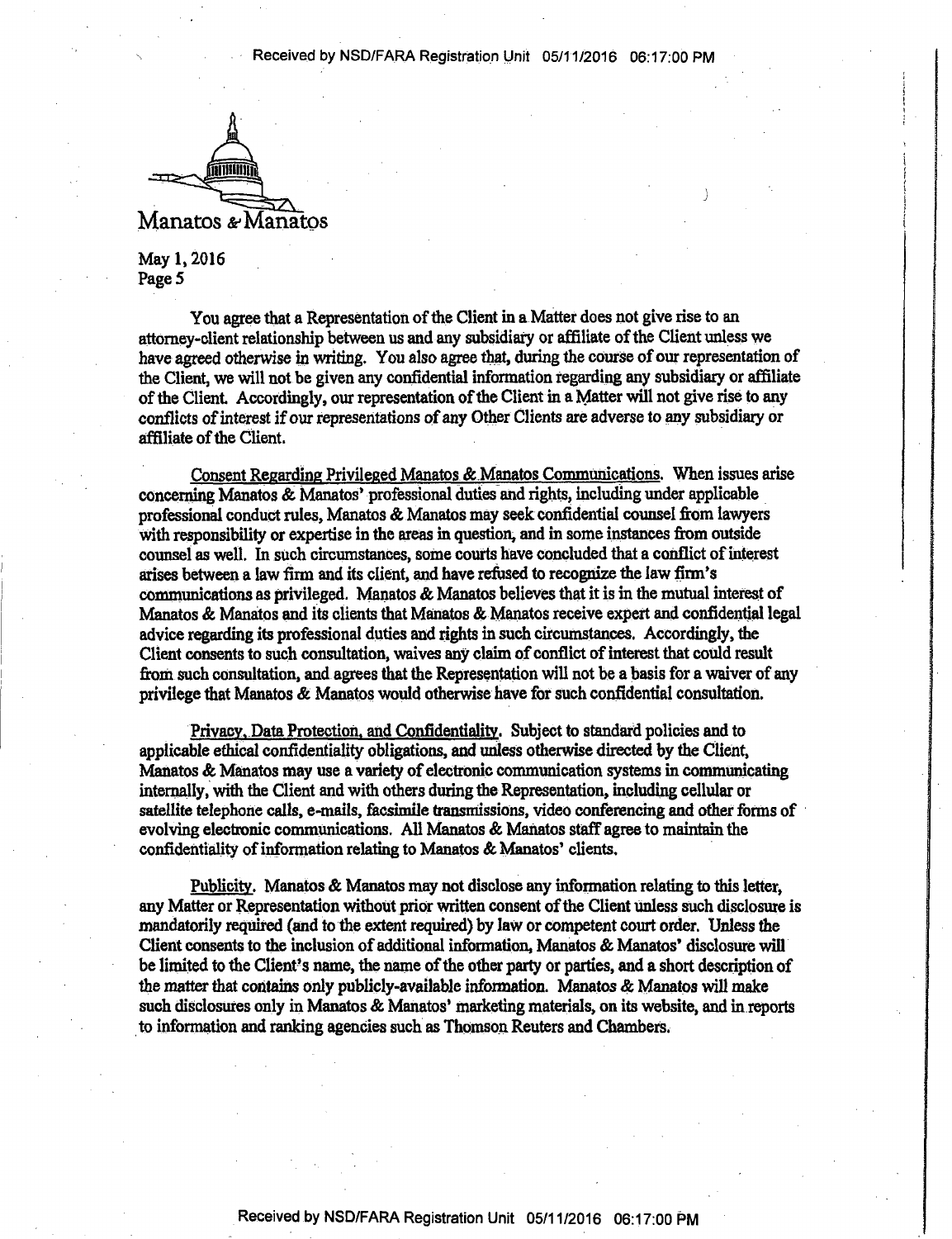

**May 1,2016 Page 6** 

**Affiliated Manatos & Manatos Partnerships. References herein to Manatos & Manatos, insofar as the provision of the herein described services is concerned, do not include any office or partnership within the group of affiliated Manatos & Manatos partnerships that does not render services under this engagement to client.** 

**Governing Law and Choice of Forum. This letter shall be governed by, and construed in accordance with, the laws of Washington, D.C. Any claim arising under or relating to this Engagement Letter that is not subject to arbitration shall only be brought in the state or federal courts in such State, and the Client and Manatos & Manatos each agree to submit to the jurisdiction of such courts.** 

**Arbitration of Disputes. Except to the extent otherwise provided by law, any dispute or claim arising out of or in any way relating to an engagement governed by this letter or our relationship with the Client (including, without limitation, any claim of malpractice, breach of contract or relating to fees or charges for the Representation) shall be finally resolved by arbitration. The arbitration shall be conducted in accordance with the International Institute for Conflict Prevention and Resolution ("CPR") Rules for Non-Administered Arbitration (Effective November 1,2007), except as they may be modified herein or by mutual agreement of the parties. The arbitration shall take place in Washington, D.C. or such other location as agreed to by the parties. Notwithstanding the foregoing, the parties consent to the jurisdiction of the federal or state courts having jurisdiction in the location where the arbitration is conducted as to judicial proceedings relating to any aspect of the arbitration, including motions to confirm, vacate, modify or correct an arbitration award. The arbitration shall be governed by the Federal Arbitration Act, 9 U.S.C. § 1, et seq., and judgment upon the award may be entered by any court having jurisdiction thereof or having jurisdiction over the relevant party or its assets. The arbitration shall be conducted by one arbitrator, who shall be selected by agreement of the parties or, failing such agreement within 30 days after the initiation of the arbitration, by the CPR. The parties shall be responsible for paying the costs of the arbitration in accordance with CPR rules. The parties agree that the arbitration shall be kept confidential and that the existence of the proceeding and any element of it shall not be disclosed beyond the tribunal, the parties and their counsel, and any person necessary to the conduct of the proceeding. The confidentiality obligations shall not apply if disclosure is required by law or injudicial or administrative proceedings, or to the extent that disclosure is necessary to enforce the rights arising out of the award, provided that the parties agree to use best efforts to keep such disclosure confidential and agree, subject to court approval, to submit such disclosure to a court only under seal. Claims may not be brought in the arbitration proceeding by or on behalf of a purported class of claimants Who are not parties to this engagement letter.**